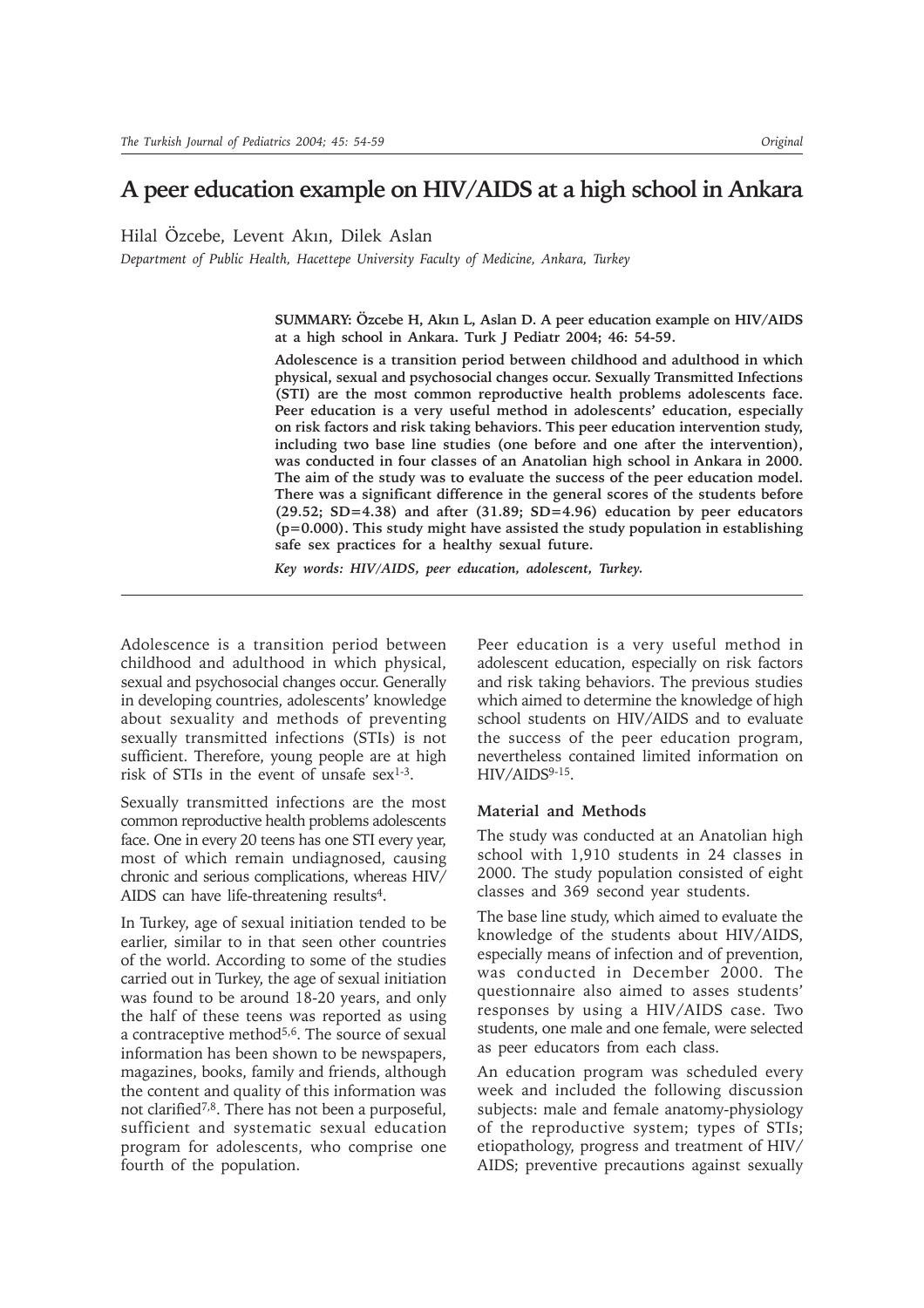transmitted diseases and HIV/AIDS; family planning methods; and communication skills. The researchers gave the prepared texts to the peer educators one week before the discussion.

One male and one female researcher trained peer educators through lectures and by moderating discussions together. After a basic training of 10 weeks, the peer educators discussed and organized their activities. They prepared several posters about the situation of HIV/AIDS in the world, the symptoms of AIDS, means of infection and of prevention of the disease, and the feelings of the patients with AIDS, etc. These posters were placed on billboards in the school corridors.

Every peer educator voluntarily prepared at least one poster on HIV/AIDS and they changed the posters every week. The peer educators gave some short presentations on HIV/AIDS in the classrooms and they had small group discussions on HIV/AIDS with their classmates.

After the peer educators' activities, the second base line study was carried out. The questionnaire used in this study was the same as the one used in the previous study. Four of the eight classes were chosen as samples. The same students participated both in the first and the second base line studies. The maximum knowledge score that a student could receive was 35. The statistical test for paired groups was used in analysis.

There were 148 students interviewed in the first and second base line studies (total 296).

The distribution of the students by class, sex and age is shown in Table I. Of the 148 students, 54.1% were female and 45.9% male. The median age was 16 years (83.8% were 16 years old).

**Table I.** Students by Age, Sex and Class (June, 2001)

|           | Number | $\%$  |
|-----------|--------|-------|
| Classes   |        |       |
| Science A | 27     | 18.2  |
| Science E | 43     | 29.1  |
| Math B    | 41     | 27.7  |
| Math C    | 37     | 25.0  |
| Sex       |        |       |
| Female    | 80     | 54.1  |
| Male      | 68     | 45.9  |
| Age       |        |       |
| 15        | 17     | 11.5  |
| 16        | 124    | 83.8  |
| 17        | 7      | 4.7   |
| Total     | 148    | 100.0 |

The mean score of the students on HIV/AIDS  $(31.89 \pm 4.96)$  in the second base line study was higher than their mean score in the first base line study  $(29.52 \pm 4.38)$ , and there was a statistical difference between the two studies. A statistical difference was found both between sexes and between classes (Table II).

**Table II.** Students' Scores on HIV/AIDS Before and After Peer Education (December 2000-June 2001)

|                                                                                                  | Scores of knowledge                                                            |                                                                                  |                                  |
|--------------------------------------------------------------------------------------------------|--------------------------------------------------------------------------------|----------------------------------------------------------------------------------|----------------------------------|
| Parameters                                                                                       | First base line study                                                          | Second base line study                                                           | $P^*$                            |
| Total score<br>Sex                                                                               | $29.52$ (SD=4.38)                                                              | $31.89$ (SD=4.96)                                                                | 0.000                            |
| Female<br>Male                                                                                   | $29.78$ (SD=4.30)<br>$29.21$ (SD=4.47)                                         | $31.72$ (SD=4.99)<br>$32.07$ (SD=4.96)                                           | 0.002<br>0.000                   |
| Classes<br>Science A<br>Science E<br>Math B<br>Math C                                            | $29.88$ (SD=4.55)<br>29.73 (SD=4.37)<br>$30.41$ (SD=3.73)<br>$28.18$ (SD=4.73) | $32.34$ (SD=4.51)<br>$31.53$ (SD=4.59)<br>$32.91$ (SD=4.31)<br>$30.97$ (SD=6.10) | 0.020<br>0.020<br>0.000<br>0.000 |
| Poster<br>Read<br>Did not read                                                                   | $29.48$ (SD=4.48)<br>$29.96$ (SD=4.03)                                         | $31.88$ (SD=5.84)<br>$32.15$ (SD=4.10)                                           | 0.000<br>0.000                   |
| Short class presentation<br>Yes<br>No                                                            | $29.66$ (SD=4.46)<br>$29.66$ (SD=4.11)                                         | $31.84$ (SD=5.62)<br>$32.06$ (SD=4.46)                                           | 0.000<br>0.000                   |
| Small group discussion<br>Yes<br>N <sub>o</sub>                                                  | $30.02$ (SD=4.01)<br>$28.75$ (SD=4.58)                                         | $32.20$ (SD=5.38)<br>$31.34$ (SD=4.32)                                           | 0.000<br>0.000                   |
| Self assessment of the students about their knowledge on AIDS<br>Good<br>Mediocre<br>Inefficient | $30.34$ (SD= $3.37$ )<br>$30.29$ (SD= $3.79$ )<br>$26.71$ (SD=5.42)            | $33.72$ (SD=3.52)<br>$32.64$ (SD=4.18)<br>$27.92$ (SD=6.12)                      | 0.000<br>0.000<br>0.300          |

 $*$  The statistical test for paired groups was used for analysis (n=140).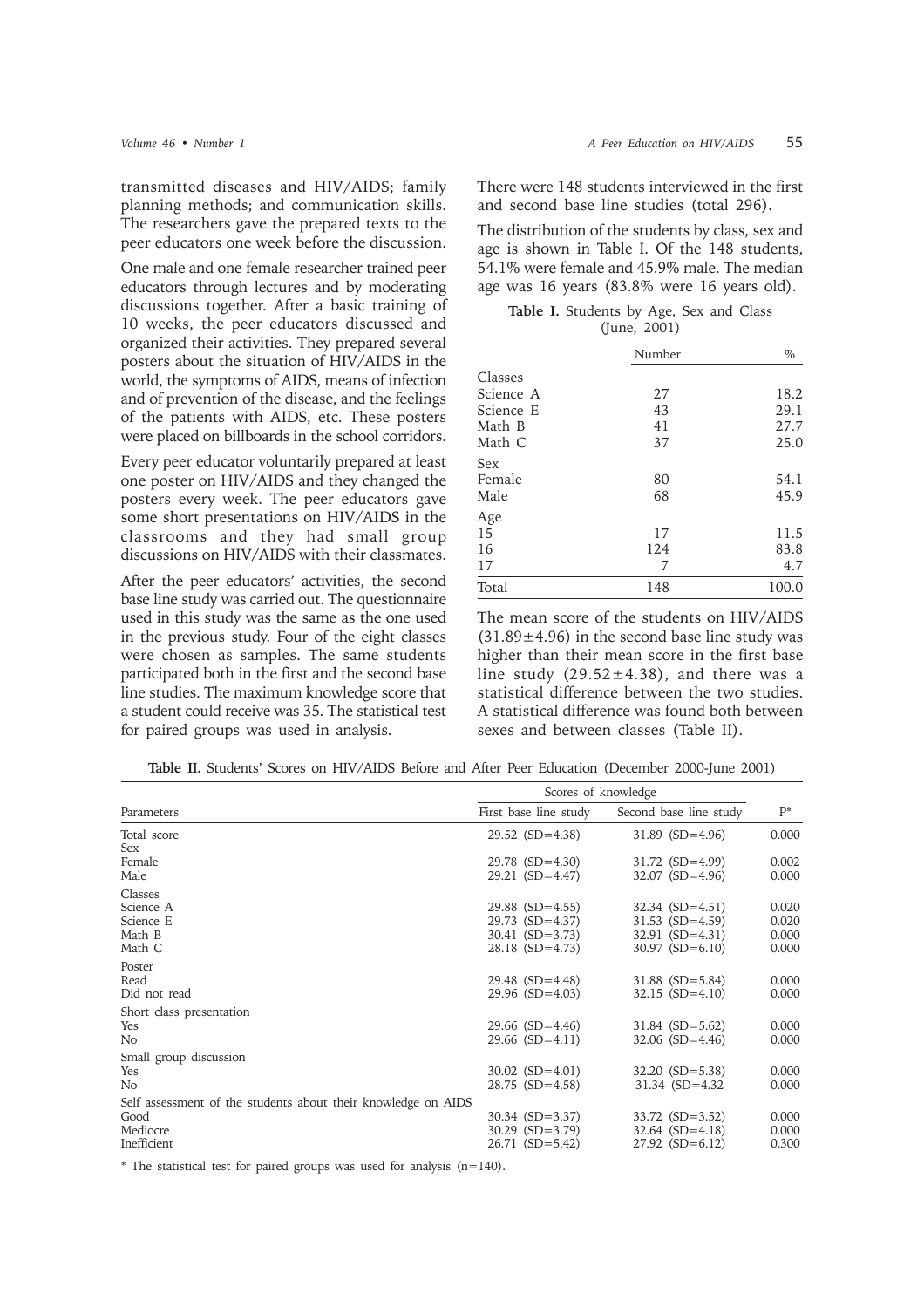The peer educators actively conveyed their knowledge about various issues regarding HIV/ AIDS such as characteristics, route of transmission and preventive methods of the diseases by presenting posters on the billboard in the school, giving lectures in their classrooms, and through discussions among their peer group. Table III summarizes the means by which students received information. Only 37.8% of the students stated that they had read the posters prepared by the peer educators whereas the others said that they had never seen any poster at the school. More than half of the students (58.1%) participated in small group discussion.

**Table III.** Means by Which Information on HIV/AIDS was Conveyed According to the Students (June, 2001)

|                                           | Number<br>$(n=148)$ | $\%$ |
|-------------------------------------------|---------------------|------|
| Read the posters                          | 56                  | 37.8 |
| Contributed to the small group discussion | 86                  | 58.1 |
| Listened to the short class presentations | 40                  | 27.0 |

The topics of the billboards and small group discussions as recalled by the students are given in Table IV. Among the students who read the posters, 75.0% mentioned that they had read the characteristics of AIDS and 87.5% recalled reading about the means of transmission. Students participating in small group discussions on HIV/AIDS with the peer educators accounted for 58.1% of the study group. The topics found more interesting were means of (80.3%) and prevention methods (62.8%). Twenty-seven percent of the students mentioned that they had listened to the short class presentations given by peer educators. 80.3% of them indicated that the topic was on means of transmission, and 62.8% of the students underlined prevention methods; 24.0% expressed means of transmission as the most interesting topic.

It is noteworthy that the percentage of family members, friends and magazines mentioned as a source of information on HIV/AIDS declined after the intervention, while the frequency of teacher and school sessions increased (Table V). In addition, 41.1% of the participants mentioned the AIDS club, 20.3% mentioned the girl peer educator and 21.9% mentioned the boy peer educator in their class.

56 *Özcebe H, et al The Turkish Journal of Pediatrics • January - March 2004*

**Table IV.** Topics of the Billboards and Small Group Discussions as Recalled by the Students (June, 2001)

| <b>Billboards</b>                                                                                                                                                      | $(n=56)$                             |
|------------------------------------------------------------------------------------------------------------------------------------------------------------------------|--------------------------------------|
| Characteristics of HIV<br>Characteristics of AIDS<br>Means of transmission of AIDS<br>Preventive measures against AIDS<br>Behavior and attitudes against AIDS patients | 57.1<br>75.0<br>87.5<br>87.5<br>53.6 |
| <b>Small Group Discussions</b>                                                                                                                                         | $(n=86)$                             |
| Characteristics of HIV<br>Characteristics of AIDS<br>Means of transmission of AIDS<br>Preventive measures against AIDS<br>Behavior and attitudes against AIDS patients | 19.7<br>52.3<br>80.3<br>62.8<br>37.2 |

**Table V.** Sources of Information on HIV/AIDS (December 2000-June, 2001)

|                                 | First<br>Base Line<br>study | Second<br>Base Line<br>study |
|---------------------------------|-----------------------------|------------------------------|
| Source of                       | $(n=140)$ *                 | $(n=148)$                    |
| information                     | $\%$                        | $\%$                         |
| Mother-Father                   | 37.1                        | 39.1                         |
| Sister                          | 5.0                         | 5.7                          |
| <b>Brother</b>                  | 5.1                         | 5.7                          |
| Radio, TV                       | 88.5                        | 70.3                         |
| Newspaper-magazine              | 86.4                        | 80.7                         |
| Book                            | 41.4                        | 38.0                         |
| Computer-Internet               | 31.5                        | 31.4                         |
| School classes                  | 25.0                        | 45.3                         |
| Teacher                         | 8.2                         | 27.6                         |
| Health personnel                | 17.1                        | 27.6                         |
| Girlfriend                      | 18.5                        | 21.4                         |
| Boyfriend                       | 18.3                        | 21.4                         |
| The AIDS club of the school     |                             | 41.1                         |
| Girl peer educator in the class |                             | 20.3                         |
| Boy peer educator in the class  |                             | 21.9                         |

\* Some students did not answer this question.

## **Discussion**

Today, there are nearly 35 million HIV/AIDS cases in the world. By now 18.8 million people around the world have died of AIDS and 3.8 million of these were children. In 1999, alone, 5.4 million people were infected with HIV. It is estimated that there are 420,000 AIDS cases in Eastern Europe and Middle Asia, and 220,000 cases in the Middle East and North Africa16. Worldwide, the HIV epidemic is spreading at a rate of over 6,000 new infections per day. Data show a steady rise in HIV rates among those 13 to 19 years of age. Approximately three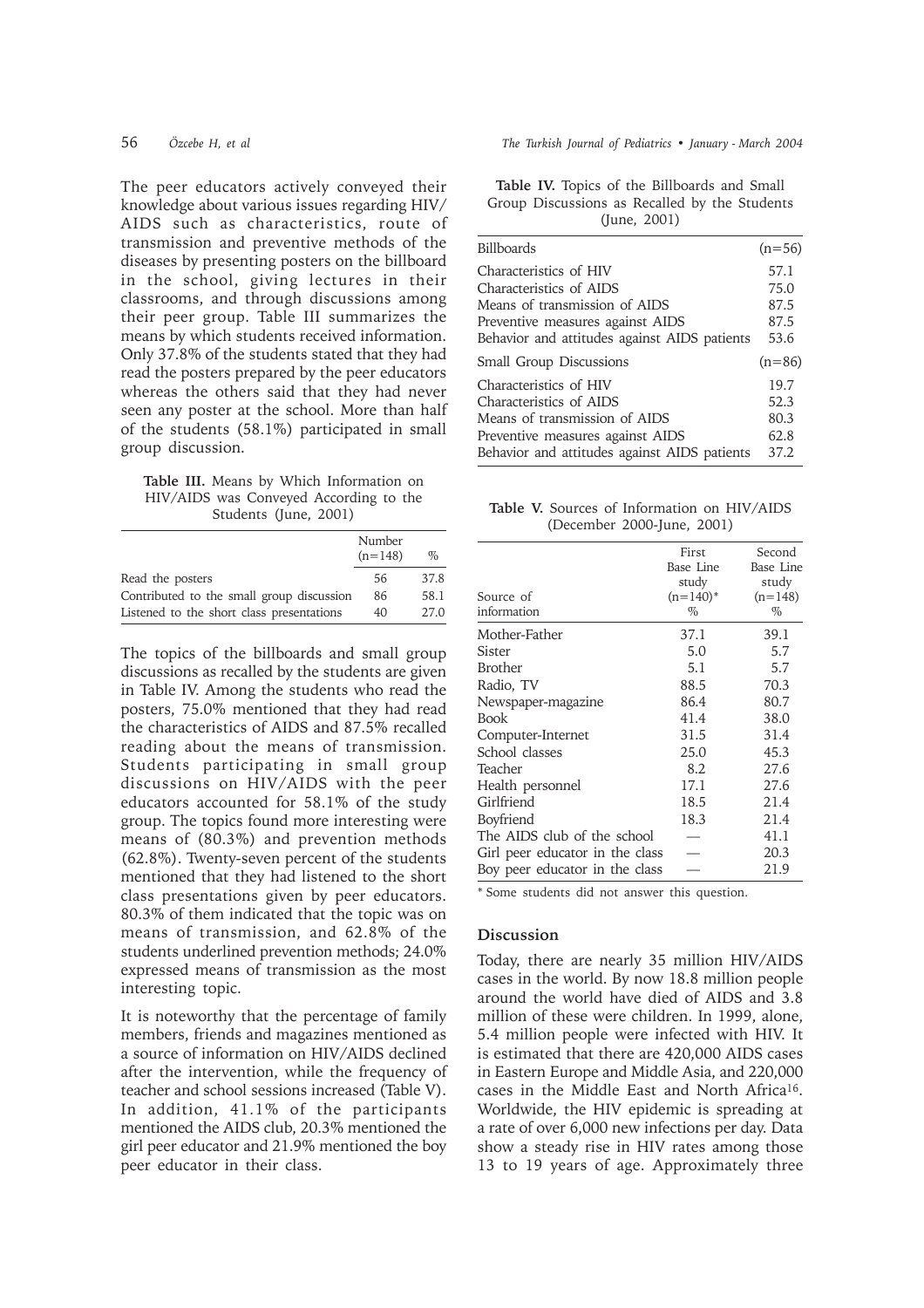million teenagers contract a sexually transmitted disease (STD) each year, and teens account for one quarter of the 12 million STD cases estimated annually. Roughly 25% of sexually active adolescents become infected with an STD every year<sup>17</sup>.

In Turkey, there have been 1,325 cases reported to the Ministry of Health since the first case in 1985. The numbers of HIV/AIDS cases have been continuously increasing, and the epidemiology of HIV/AIDS changing. The percentage of young people with HIV has increased in the last  $10$  years<sup>18</sup>. Also, there is some evidence from recent studies that the age at first sexual intercourse is decreasing. According to the local studies, the age of sexual initiation is around 18-20 years, and only half of the teens in Turkey reported that they had used a contraceptive method<sup>5,7,19</sup>. According to the Turkish Demographic and Health Survey, almost one-third of husbands aged 25-29 had begun to have intercourse by the age of 18. It is obvious that there is an increase in the frequency of sexually active people among youth compared to their older cohorts<sup>20</sup>.

In most of the previous studies, it was emphasized that high school and university students have limited knowledge about HIV/ AIDS and STDs21-26. The source of sexual information has been mentioned as newspapers, magazines, books, family and friends, although the content and quality of this information was not clarified7,8. In Turkey, there has not been a purposeful, sufficient and systematic sexual education program for adolescents, who comprise one fourth of the population. Therefore, improvement in their correct knowledge and development of safe sex practices against STDs and AIDS through intervention studies are required.

The peer education model is not a new approach. It has been applied toward various topics for years. Recently, it has been used for protecting adolescents from STIs, especially HIV/AIDS. Furthermore, it has been used to inform high school and university students on some important health topics, including sexual health, by NGOs in Turkey<sup>27</sup>.

In this study, peer group education was used to improve the knowledge of high school students about HIV/AIDS. The results were successful and encouraging. Most of the

students who thought that their level of knowledge was insufficient received higher scores after the peer education intervention.

Peer education has been used widely and very effectively in the developed countries; the results of the studies show that the peer education model is successful, and peers enjoy learning from each other in school-based studies<sup>9-15</sup>. Also, the peer educators were found to be more successful than adult trainers in some studies.

All peer educators prepared billboards; some organized short class presentations and some had conversations with their friends about HIV/ AIDS. They stated that their friends were eager to learn about HIV/AIDS. The most interesting topic was mentioned as means of prevention. Although family planning methods were not included in the curriculum of the intervention program, the students expected to hear more about "safe sex". In the routine curriculum of high school students in the first grade, there is only one session regarding health topics so important during their lives. This session should be expanded to cover the areas where the students have insufficient information.

The scores of the students who read the billboards about HIV/AIDS versus those who did not were found significantly different. Similar findings were valid for the groups who participated in the other activities compared to the ones who did not. The number of the students who did not participate in any type of activity was 25. There was also a statistically significant difference between the scores of these students in the two base line studies. There might have been an information bias where in students did not give correct information about their activities. It can be assumed that there were discussions on these subjects between the students. Mere physical presence at school was sufficient for a student to obtain information on HIV/AIDS.

Although students declared television, radio and magazines as the sources of information in both of the studies, AIDS club, teachers and discussion sessions were more emphasized as the source in the second study. Nevertheless, as there was no official lecture about HIV/AIDS in the second year high school program, this intervention most likely raised students and teachers' attention to HIV/AIDS. In the education system the teachers are not only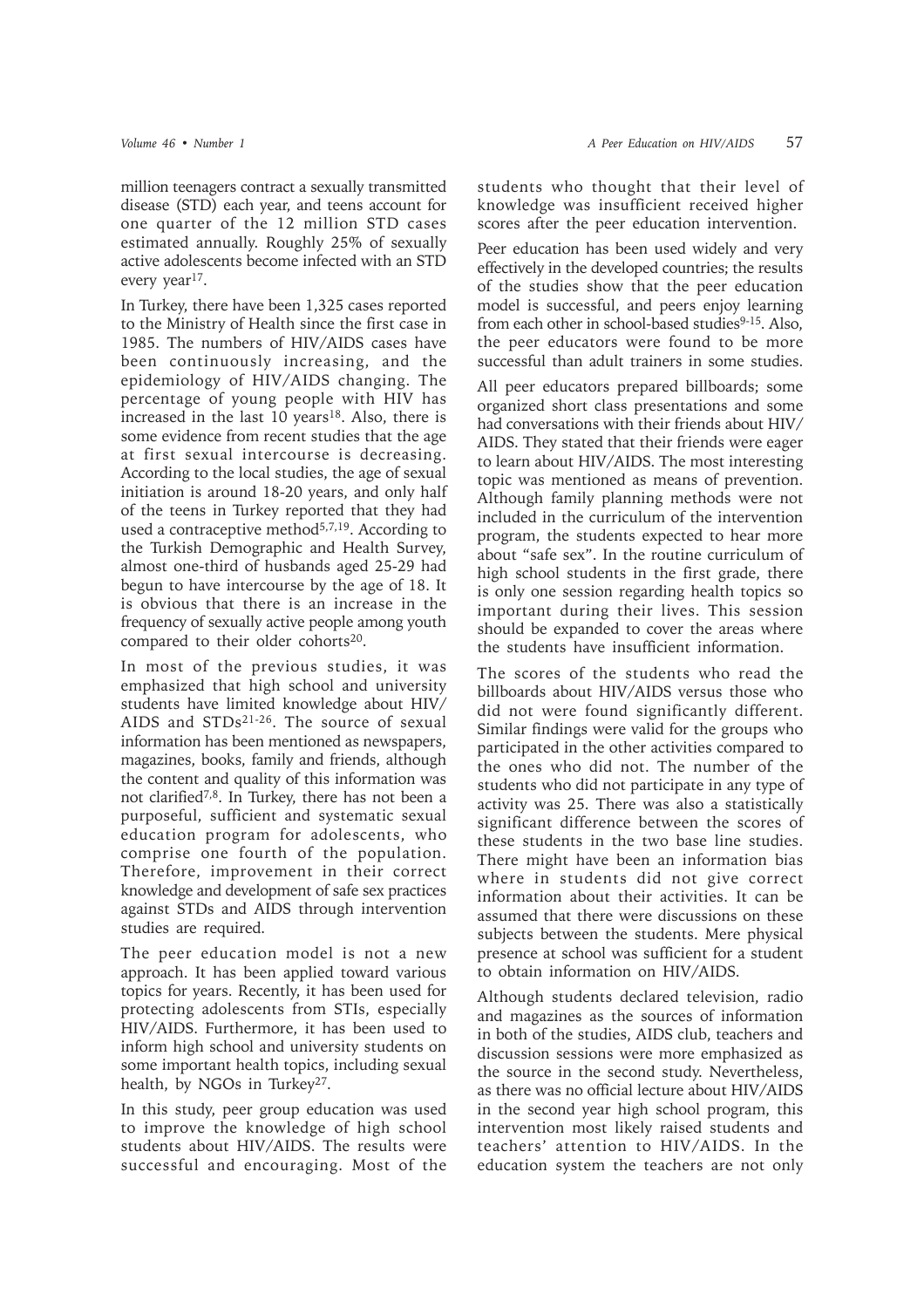lecturers on specific topics but they may be also a guide or a counselor for the students on various issues. This study demonstrated that teachers could play a role as a resource for students in establishing healthy life styles, such as prevention from acquiring STI/HIV.

Lack of a control group is a limitation for this study. We had no control group for ethical reasons. The intervention in this study was planned to improve adolescent students' sexual health status. During the intervention period, there was no other special program on this issue except the peer education program. It was not ethical to not inform a subject of the students on HIV/AIDS, as the information might protect them from the disease. The results seem to confirm that the peer education program caused the statistical difference between the scores of the students in first and second base line studies.

Another and probably more important limitation of the study was the absence of information about the sexual practice of the participants. However, high school students in metropolitan areas may have sexual intercourse before 17 years, as mentioned in some local studies. The most important objective of the peer education is to encourage and establish correct behavior, using condoms during sexual intercourse. It is very important to support safe sex practices among young people to have a healthy generation in the future. The results of numerous peer education studies have stated that peer education was also successful in changing teens' behaviors safely28-30.

## **REFERENCES**

- 1. WHO. The Health of Young People: a Challenge and a Promise. Geneva; 1993: 1-2.
- 2. The Johns Hopkins School of Hygiene and Public Health. Population Reports; Meeting the Needs of Young Adults, Family Planning Programs, Population Information Program Centre for Communication Programs, Series J, Number 41; 1995: 5-9.
- 3. Brown AD, Jejebhoy SJ, Shah I, Yount K. Sexual Relations Among Young People in Developing Countries: Evidence From WHO Case Studies. WHO Department of Reproductive Health and Research Family and Community Health. Occasional Paper 4, WHO7RHR/01.8. 2001.
- 4. United Nations Population Fund. The State of World Population 1997, 1997.
- 5. Özcebe H. Sexual life among university students (in Turkish). HIV/AIDS Dergisi 2002; 5: 51-58.
- 6. Nalbant H, Bulut A. Youth and reproductive health (in Turkish). Aktüel Tıp Dergisi 2000; 6: 30-36.

58 *Özcebe H, et al The Turkish Journal of Pediatrics • January - March 2004*

- 7. Bulut A. The Health of Children and Youth in Turkey. "The need to promote reproductive health in new Turkey" (in Turkish). Yeni Türkiye Dergisi 2000; 39: 459-483.
- 8. Özcebe H. To Identify the Knowledge Level of Adolescents and Youth Living in A Rural Area. An Intervention Model on Adolescent and Youth Health Volunteers. University of Hacettepe Institute of Child Health. PhD Thesis, Ankara; 2000.
- 9. Peer Education. http:/www.advocatesforyouth.org/ PEERED.HTM, 31.01.1997.
- 10. UNFPA, http://www.unfpa.org/PUBLICAT/TECH/ ADOLES.HTM, 26.01.1999.
- 11. Shinner M. Definning peer education. J Adolesc 1999; 22: 555-566.
- 12. Keeling RP, Engstrom EL. Refining your peer education program. J Am Coll Health 1993; 41: 259-263.
- 13. Fennell R. A review of evaluations of peer education programs. J Am Coll Health 1993; 4!: 251-253.
- 14. Sloane BC, Zimmer CG. The power of peer health education. J Am Coll Health 1993; 41: 241-245.
- 15. Edelstein ME, Gonye P. Planning for the future of peer education. J Am Coll Health 1993: 41: 255-257.
- 16. UNAIDS.Report on the Global HIV/AIDS Epidemic, 2000.
- 17. Peer education: promoting healthy behaviors http:// www.youthhiv.org/l\_peered.htm (Compiled by Jennifer Stevens May 1997).
- 18. Reports of the General Directorate of Primary Health Care Services, Turkish Ministry of Health, Ankara, 2002.
- 19. Dönmez L. The attitudes and behaviours of students on sexuality in Tourism High School and Physical Education and Sports High School of Mediterranean. HIV/AIDS Dergisi, 2000, 2: 147-151.
- 20. Ergöçmen A, Koç İ. Other proximate determinants of fertility. In: 1998 Demographic and Health Survey Hacettepe Institute of Population Studies and Macro International Inc, Ankara; 1999. 35-44.
- 21. Enli Y, Delibaşı T, Erdoğan M, Erkek B, Erciyas H. The level of knowledge and practice of the last year medical school students at Hacettepe University on AIDS (in Turkish). Sağlık ve Soysal Yardım Vakfı Dergisi 1993; 3: 27-31.
- 22. Keleş Z, Çelebi Ö, İçen MA, Cengiz E, Pala M. The level of knowledge and practice of the first year medical school students at Hacettepe University on sexually transmitted diseases (in Turkish). Hacettepe University Faculty of Medicine Dept of Public Health. The report of the internship study 1993.
- 23. Karaömerlioğlu Ö, Tanır F, Apan E, Akbaba M. The knowledge and attitudes of Adana Dam High School last grade students on AIDS (in Turkish). Proceedings of Fourth National Public Health Congress. Didim-Turkey, September 1994; 543-545.
- 24. İnandı T, Apan E. Karaömerlioğlu Ö, Akbaba M. The knowledge and attitudes of High School students on AIDS. Proceedings of Fighting with AIDS-94: Second European Meeting on Migratory Prostitution. İstanbul-Turkey; March 1994: 56-57.
- 25. Aytaç N, Karaömerlioğlu Ö, Apan E, Tanır F, İnandı T. The level of knowledge of high school students on AIDS in Adana (in Turkish). Proceedings of the Second Turkish AIDS Congress. İstanbul-Turkey, March 1995: 70-71.